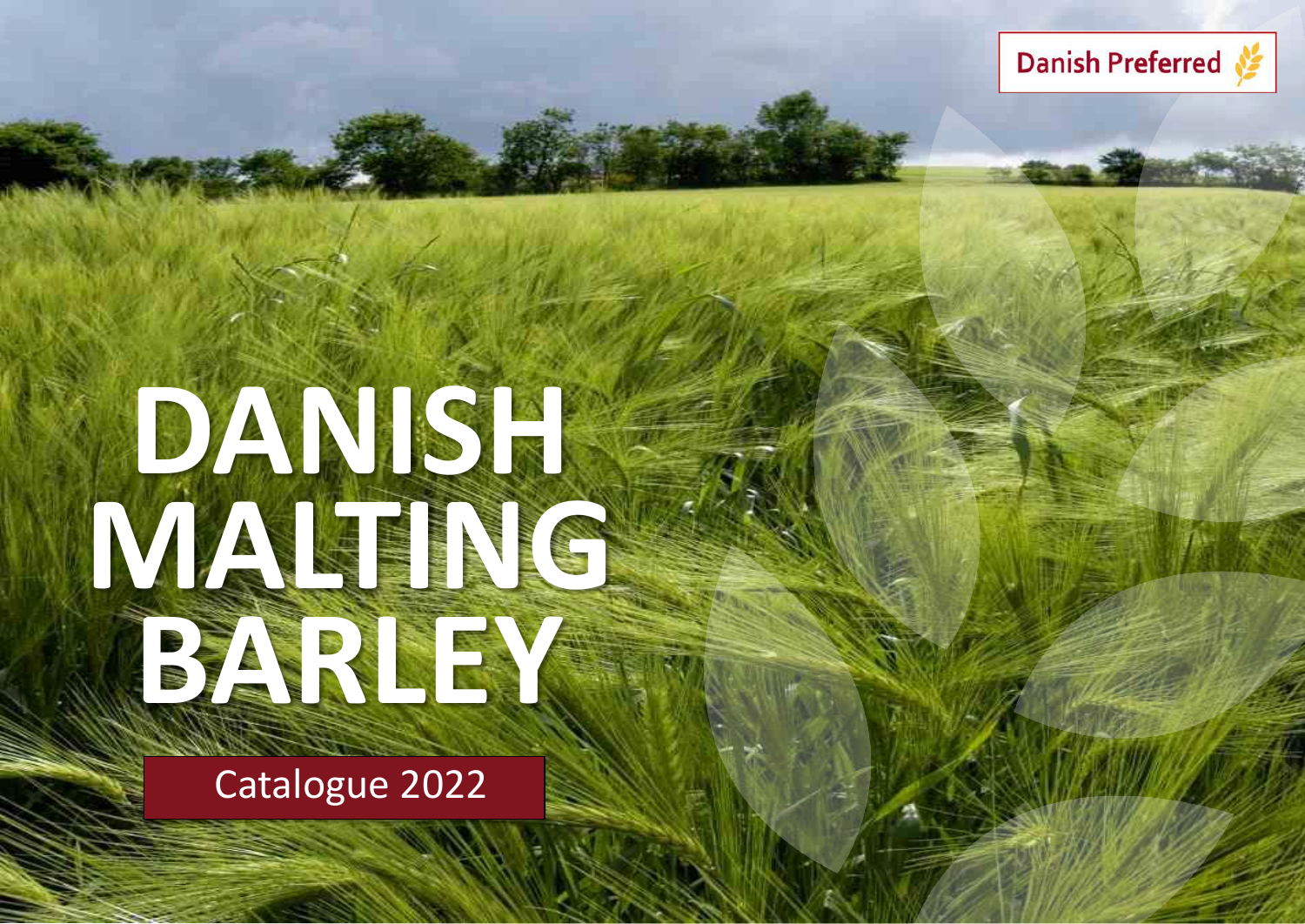# Introduction

The Danish Preferred Committee welcomes you to the Danish Malting Barley Catalogue. In this catalogue, you will find a short presentation on the varieties which have finished industrial testing.

Further information on the program and full dataset for both Stress- and Industry Test can be accessed via <https://danishpreferred.com/>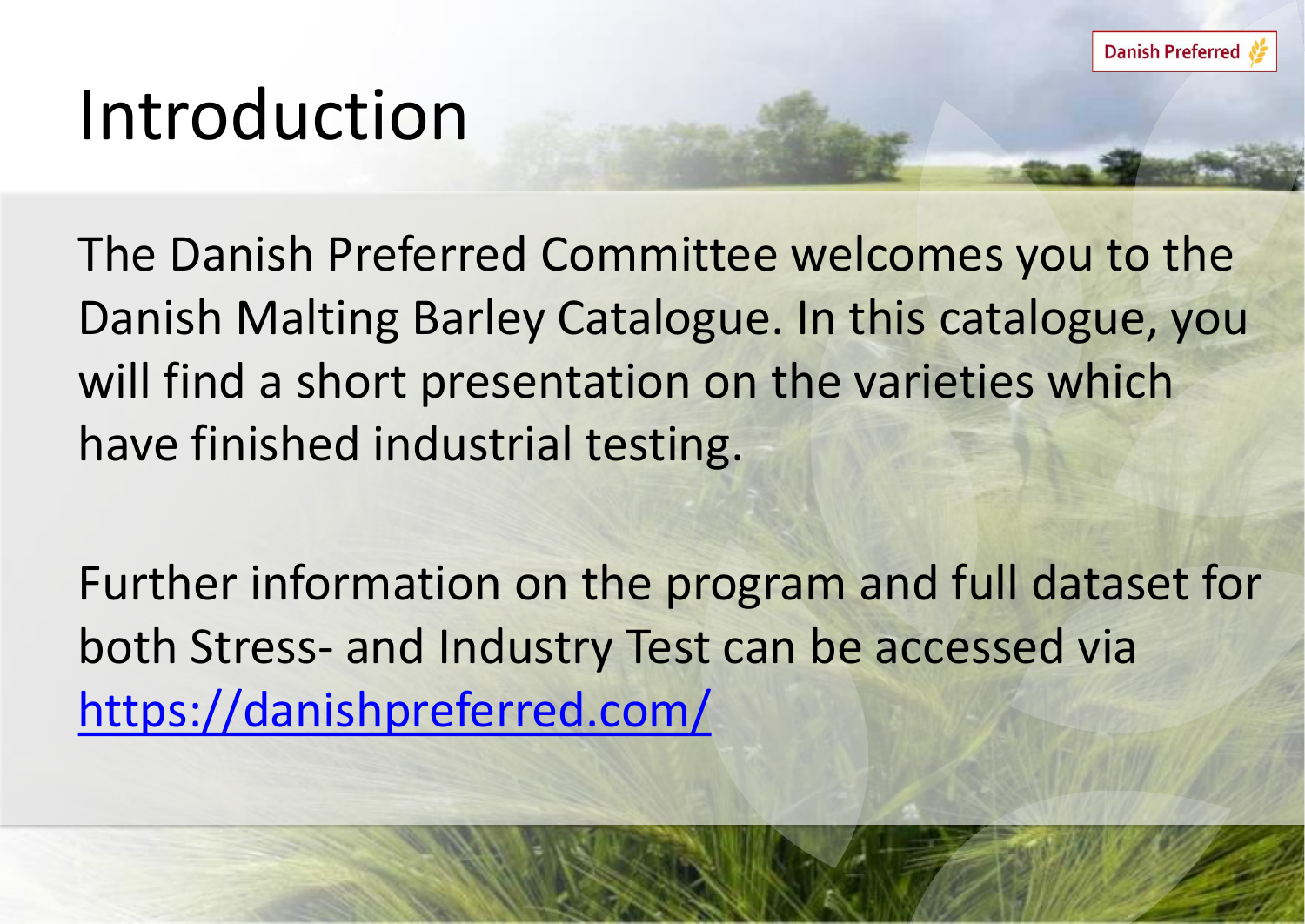Danish Preferred

# Danish Preferred approved varieties

|                   | <b>Danish Preferred Approved Varieties</b> |                  |        |  |  |  |  |  |  |  |  |  |  |
|-------------------|--------------------------------------------|------------------|--------|--|--|--|--|--|--|--|--|--|--|
| Variety           | <b>Breeder</b>                             | Year of approval | Page   |  |  |  |  |  |  |  |  |  |  |
| Evergreen         | Nordic Seed                                | 2017             | $\ast$ |  |  |  |  |  |  |  |  |  |  |
| <b>KWS Irina</b>  | <b>KWS</b>                                 | 2017             | $\ast$ |  |  |  |  |  |  |  |  |  |  |
| <b>RGT Planet</b> | <b>RAGT</b>                                | 2017             | $\ast$ |  |  |  |  |  |  |  |  |  |  |
| Flair             | Sejet                                      | 2018             | 6      |  |  |  |  |  |  |  |  |  |  |
| Laureate          | Syngenta                                   | 2018             | 7      |  |  |  |  |  |  |  |  |  |  |
| Ellinor           | Saatzucht Josef Breun                      | 2019             | 8      |  |  |  |  |  |  |  |  |  |  |
| Focus             | Secobra Recherches S.A                     | 2022             | 9      |  |  |  |  |  |  |  |  |  |  |
| Prospect          | Sejet                                      | 2022             | 10     |  |  |  |  |  |  |  |  |  |  |

\*Pre-approved variety – well known and accepted by malting and brewing industry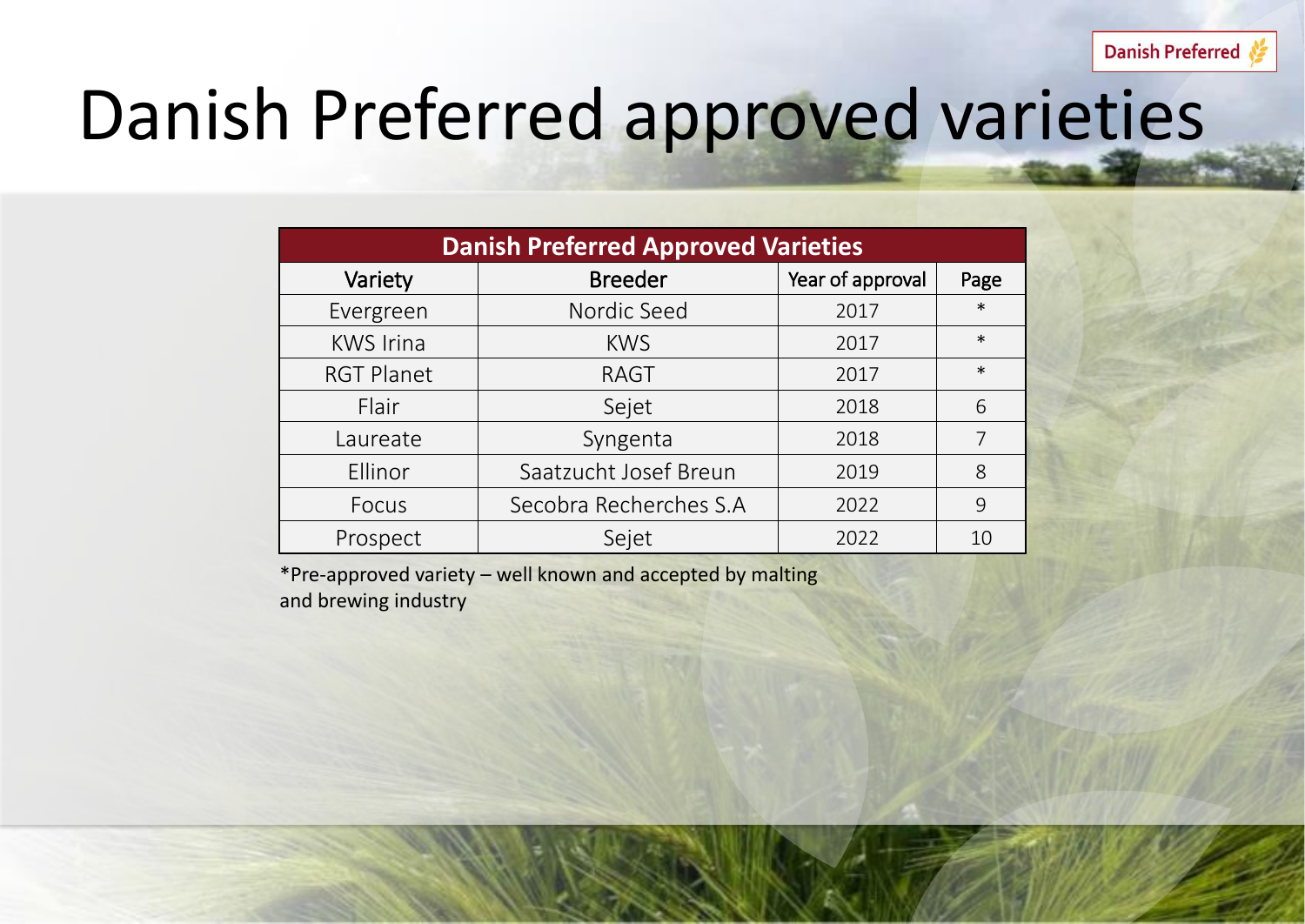# Short description of program

## **Preconditions for application:**

- Two years results from either Danish Official Testing or Farmer Union Trials.
- Two years of micro malting performed at VLB with samples and application through the Tystofte Foundation.
- Minimum 5 tons of seed available at application.

## **Stress Test:**

- Micro malting from three locations under variable conditions: Steeping degree 45%, 43%, 41%; germination temp.  $18/14,5^{\circ}$ C; 5 days germination; isothermal mashing at 65  $^{\circ}$ C.
- The applicants will be invited to present the candidate varieties for the committee and comment on the results from stress test/micro malting.

## **Industry Test:**

- Large scale malting at the two Danish malting companies (Viking Malt and Fuglsang) and one large scale malting at one of the other partners in the program (currently: Avangard Malz, Cargill, Crips Malting Group, Holland Malt, Malteurop, Soufflet)
- Brewing test at three breweries in Denmark or abroad.
- The industry step will have to be completed during either one or two growing seasons.

# **Final approval:**

Before final approval, a multiplication acreage of 500 hectares is required.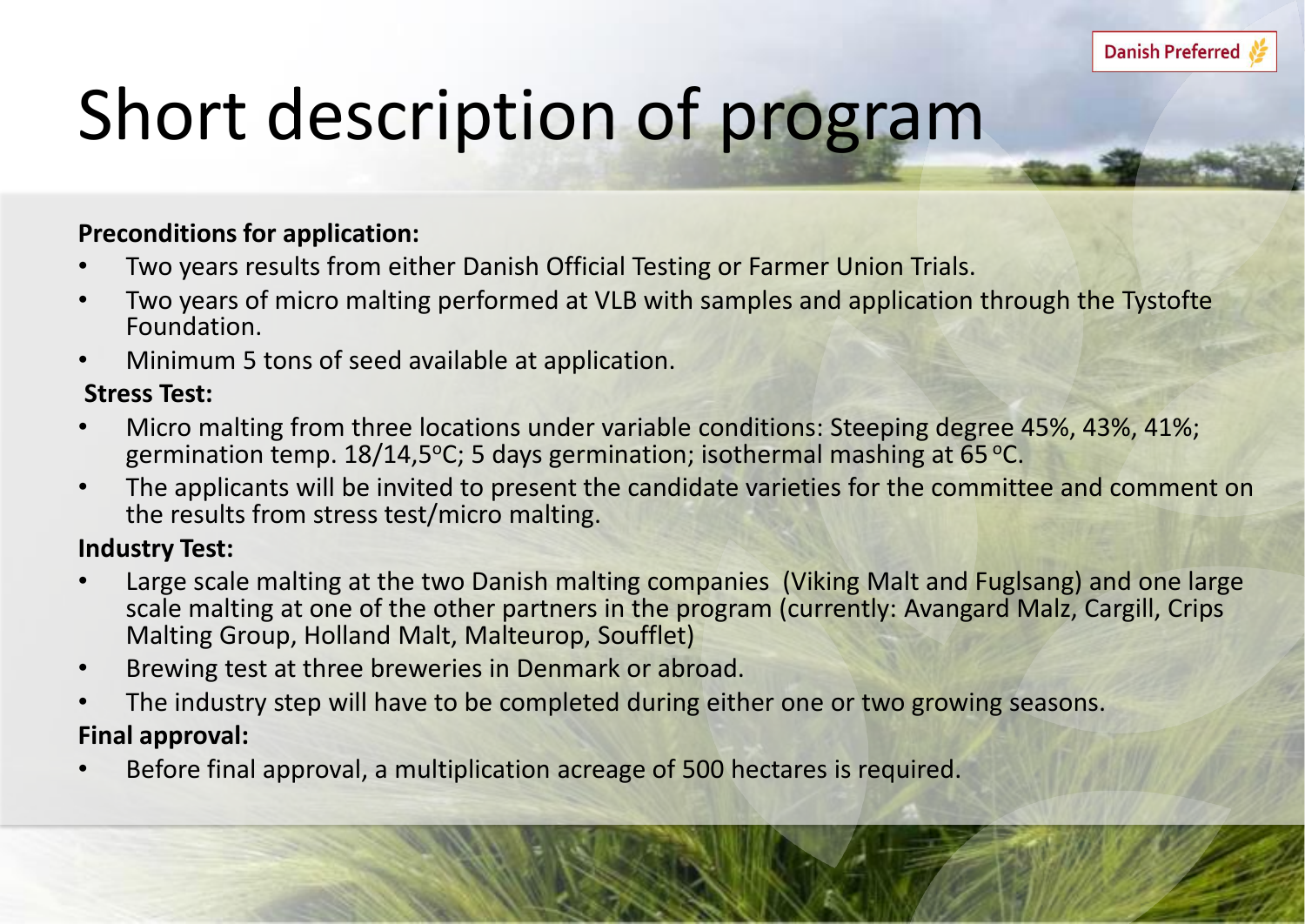# Distribution of Industry Tests

Variety owner and representative

|                    |                |             |                                                               |                  | 2020         |                        | 2021          |              |                           |                           |                           |                        |                           | 2022                      |                             |                         |              |                           |                               |                           |                           |                           |                |
|--------------------|----------------|-------------|---------------------------------------------------------------|------------------|--------------|------------------------|---------------|--------------|---------------------------|---------------------------|---------------------------|------------------------|---------------------------|---------------------------|-----------------------------|-------------------------|--------------|---------------------------|-------------------------------|---------------------------|---------------------------|---------------------------|----------------|
|                    |                |             |                                                               | Brewery          | Fuglsang, DK | 55<br>Carlsberg,       | $\frac{1}{2}$ | tbd          | tdb                       | tdb                       | Carlsberg, NO             | 5E<br>Carlsberg,       | tbd                       | tbd                       | tbd                         | tbd                     | tdb          | tbd                       | tbd                           | tbd                       | tdb                       | $\frac{1}{10}$            | $\frac{d}{dt}$ |
| Variety            | <b>Breeder</b> | Applicant   | Supplier                                                      | plant<br>Malting | Fuglsang, DK | $\geq$<br>/iking Malt, | -uglsang, DK  | Fuglsang, DK | $\leq$<br>-uglsang,       | $\geq$<br>-uglsang,       | /iking Malt, DK           | $\geq$<br>/iking Malt, | $\geq$<br>/iking Malt,    | Boortmalt, BE             | $B\mathsf{E}$<br>3oortmalt, | <b>Holland Malt, NL</b> | db           | $\geq$<br>-uglsang,       | $\geq$<br><b>Jiking Malt,</b> | $\geq$<br>Viking Malt,    | tbd                       | $\overline{5}$            | tdb            |
|                    |                |             | Tests to be performed with grain lots from crop 2020 and 2021 |                  |              |                        |               |              |                           |                           |                           |                        |                           |                           |                             |                         |              |                           |                               |                           |                           |                           |                |
| <b>STAIRWAY</b>    | Nordic Seed    | Nordic Seed | DLA/Danish Agro                                               |                  |              | X.                     | X             |              |                           |                           |                           |                        |                           |                           |                             |                         | $\mathsf{X}$ |                           |                               |                           |                           |                           |                |
| <b>SKYWAY</b>      | Nordic Seed    | Nordic Seed | DLA/Danish Agro                                               |                  | $\mathsf{x}$ |                        |               |              |                           |                           |                           | $\mathsf{x}$           |                           | $\boldsymbol{\mathsf{x}}$ |                             | $\mathsf{x}$            |              |                           |                               |                           |                           |                           |                |
|                    |                |             | Tests to be performed with grain lots from crop 2021 and 2022 |                  |              |                        |               |              |                           |                           |                           |                        |                           |                           |                             |                         |              |                           |                               |                           |                           |                           |                |
| <b>FIREFOXX</b>    | Ackermann      | Nordic Seed | DLA/Danish Agro                                               |                  |              |                        |               | $\mathsf{X}$ |                           |                           | $\boldsymbol{\mathsf{X}}$ |                        |                           |                           | $\boldsymbol{\mathsf{x}}$   |                         |              |                           |                               |                           |                           |                           |                |
| <b>CB Concorde</b> | Carlsberg      | Carlsberg   | <b>DLG</b>                                                    |                  |              |                        |               |              |                           |                           |                           |                        | $\boldsymbol{\mathsf{X}}$ |                           |                             |                         |              | $\boldsymbol{\mathsf{X}}$ |                               |                           | $\boldsymbol{\mathsf{X}}$ |                           |                |
| <b>CB Score</b>    | Carlsberg      | Carlsberg   | <b>DLG</b>                                                    |                  |              |                        |               |              | $\boldsymbol{\mathsf{x}}$ |                           |                           |                        |                           |                           |                             |                         |              |                           | $\boldsymbol{\mathsf{x}}$     |                           |                           | $\boldsymbol{\mathsf{X}}$ |                |
| Lexy               | <b>Breun</b>   | Nordic Seed | DLA/Danish Agro                                               |                  |              |                        |               |              |                           | $\boldsymbol{\mathsf{X}}$ |                           |                        |                           |                           |                             |                         |              |                           |                               | $\boldsymbol{\mathsf{X}}$ |                           |                           | $\mathsf{X}$   |

Danish Preferred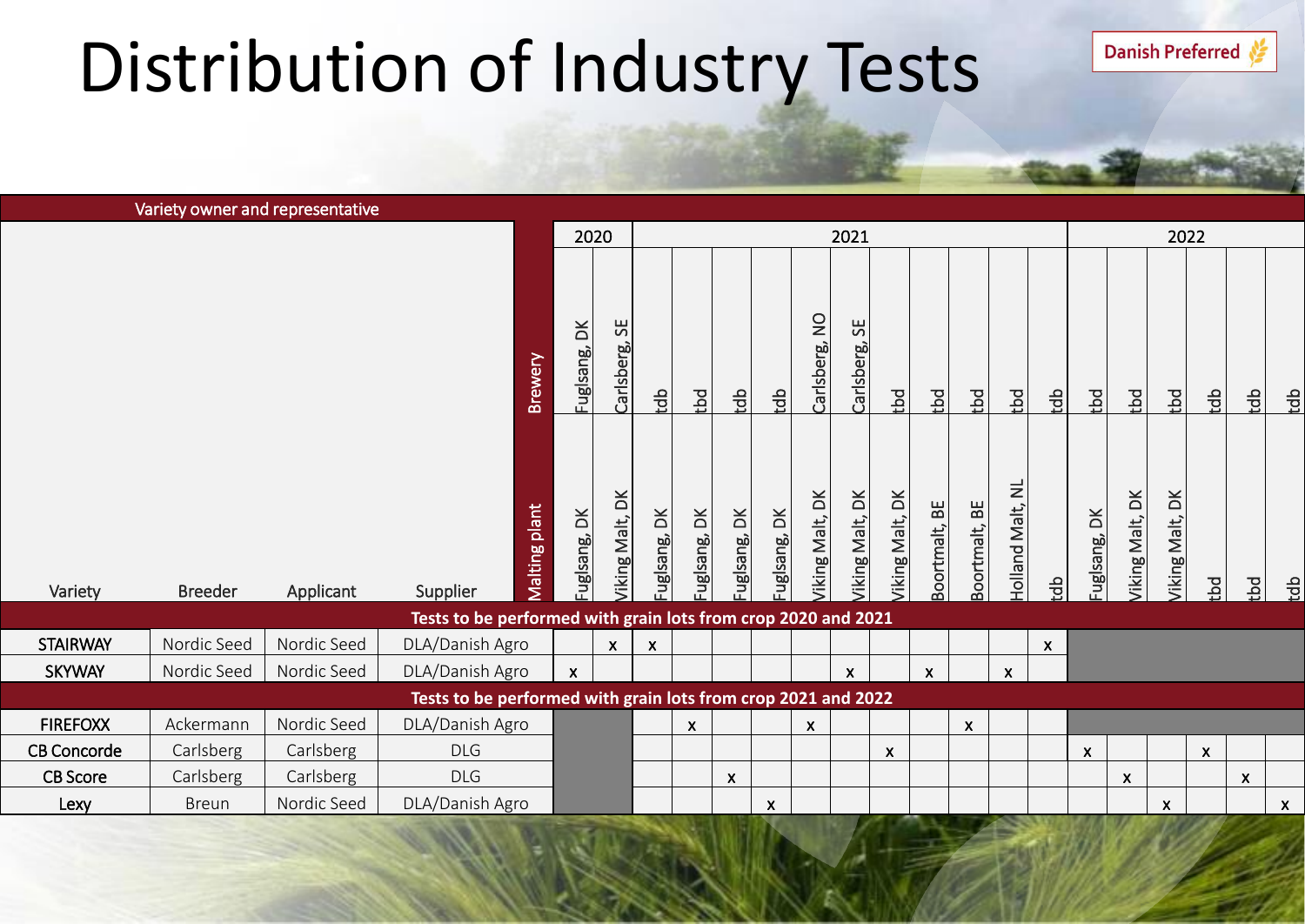## **GENERAL INFORMATION**

| Variety:        | Flair                                 |
|-----------------|---------------------------------------|
| Type:           | Two row spring malting barley         |
| Breeder:        | Sejet, Denmark                        |
| Representative: | Sejet, Denmark                        |
| Distributer:    | DLG                                   |
| Pedigree:       | Dacapo x (Tamtam x Overture)          |
| Status:         | 2.680 ha multiplication in DK in 2018 |
| Geography:      | DK, SE, PL and ES                     |
|                 |                                       |

## **AGRONOMY**

[www.sortinfo.dk](http://www.sortinfo.dk/)

Data from Danish Official and National trials. Relative yield index.



| Data from Danish National Trials 2015-2018 | Irina/Planet | <b>Flair</b> |
|--------------------------------------------|--------------|--------------|
| Relative yield %                           | 100          | 103          |
| Protein %                                  | 10,9         | 10,9         |
| Grading >2,5mm %                           | 96           | 95           |
| Grading >2,8mm %                           | 85           | 77           |
| Specific weight (hl/kg)                    | 66,7         | 66,8         |
| Maturity                                   | 03 Aug       | 02 Aug       |
| Straw length in cm                         | 59           | 58           |
| Lodging $(0-10, 1$ is best):               | 0,7          | $\mathbf{1}$ |
| Straw breaking (0-10, 1 is best)           | 3            | 2,8          |
| Mildew (% coverage)                        | $\Omega$     | $\mathbf{0}$ |
| Barley rust (% coverage)                   | 12           | 10           |
| Skald (% coverage)                         | 2,5          | 4,3          |
| Net Blotch (% coverage)                    | 1,6          | 0,1          |

# **VLB MICRO MALTING**

Stress test crop 2017 at 41%, 43% and 45% steeping degree. Tested variety is compared to the two largest malting barley varieties in Denmark for crop 2017.

|                         | <b>KWS Irina_45</b> | KWS Irina_43   | KWS Irina_41   | RGT Planet_45  | Planet_43<br>$\overline{5}$ | RGT Planet_41  | Flair_45       | Flair_43       | Flair_41       |
|-------------------------|---------------------|----------------|----------------|----------------|-----------------------------|----------------|----------------|----------------|----------------|
| <b>Extract</b>          | 3                   | 3              | 3              | 3              | 4                           | 4              | $\overline{2}$ | 3              | 1              |
|                         |                     |                |                |                |                             |                |                |                |                |
| <b>Friability</b>       | 3                   | 4              | 5              | $\overline{2}$ | 3                           | 5              | $\overline{1}$ | $\overline{2}$ | 2              |
| <b>Beta-Glucan</b>      | $\overline{2}$      | 4              | 5              | $\overline{2}$ | 3                           | 5              | $\overline{1}$ | $\overline{1}$ | $\overline{2}$ |
| <b>Viscosity</b>        | $\overline{2}$      | 3              | 5              | $\overline{1}$ | $\overline{2}$              | 4              | $\mathbf{1}$   | $\mathbf{1}$   | $\overline{1}$ |
|                         |                     |                |                |                |                             |                |                |                |                |
| <b>FAN</b>              | $\overline{2}$      | $\overline{2}$ | 3              | $\overline{2}$ | $\overline{2}$              | 3              | 3              | 3              | 2              |
| <b>Soluble N</b>        | $\overline{2}$      | $\overline{2}$ | 3              | $\overline{2}$ | $\overline{2}$              | 3              | $\overline{2}$ | $\overline{2}$ | $\overline{2}$ |
| <b>Kolbach</b>          | $\overline{2}$      | 3              | 3              | $\overline{2}$ | $\overline{2}$              | 3              | 2              | $\overline{2}$ | 2              |
|                         |                     |                |                |                |                             |                |                |                |                |
| <b>Alpha-Amylase</b>    | 4                   | 4              | 4              | 1              | $\overline{2}$              | 3              | $\overline{1}$ | $\mathbf{1}$   | $\overline{2}$ |
| <b>Beta-Amylase</b>     | $\overline{1}$      | $\mathbf{1}$   | 2              | $\overline{1}$ | $\overline{1}$              | $\mathbf{1}$   | 2              | $\overline{2}$ | 3              |
| <b>Limit Dextrinase</b> | $\overline{1}$      | $\overline{2}$ | 3              | 1              | $\overline{2}$              | $\overline{2}$ | $\mathbf{1}$   | $\mathbf{1}$   | 3              |
| <b>Attenuation</b>      | $\overline{1}$      | 2              | $\overline{2}$ | $\overline{1}$ | $\overline{1}$              | $\overline{2}$ | 2              | 4              | 3              |
|                         |                     |                |                |                |                             |                |                |                |                |
| <b>Turbidity</b>        | $\overline{1}$      | $\overline{2}$ | $\overline{1}$ | 3              | 4                           | 3              | 3              | 3              | $\overline{2}$ |

#### **Positive:**

- Good extract level at all steeping levels
- Very good malt modification values
- Well balanced proteolytic activity

#### **Negative:**

• Low attenuation at steeping degree 43%

## **RECOMMENDATION**

Flair is a very high yielding malting barley variety with good agronomic features.

Barley grading in terms of grain fraction >2,8 mm could be better.

Good modification, high enzymatic level and good Final Attenuation in produced malt and beer.

# **INDUSTRY MALTING**

#### **Comments to malted barley lots:**

- No comments to appearance of barley – however high level of Skinned Grains was noticed as it was often for barley from crop 2017
- High Germination Energy in malted barley lots
- Barley screening >2,8 mm average to slightly low
- Low but still better than average specific weight for barley from Danish crop 2017

#### **Malt results - Positive:**

- Well modified malt expressed by good betaglucan level and low viscosity values
- Very high enzymatic level in malt

#### **Malt results - Negative:**

• No significant negative values found for tested parameters

## **INDUSTRY BREWING**

#### **Brew house:**

- Good lautering/wort collection
- Brewhouse loss in one test reported to be slightly higher than normal

#### **Fermentation and filtration:**

- Final Attenuation nicely high
- Good low beer haze
- Good beer filtration

#### **Packaged beer:**

• As normal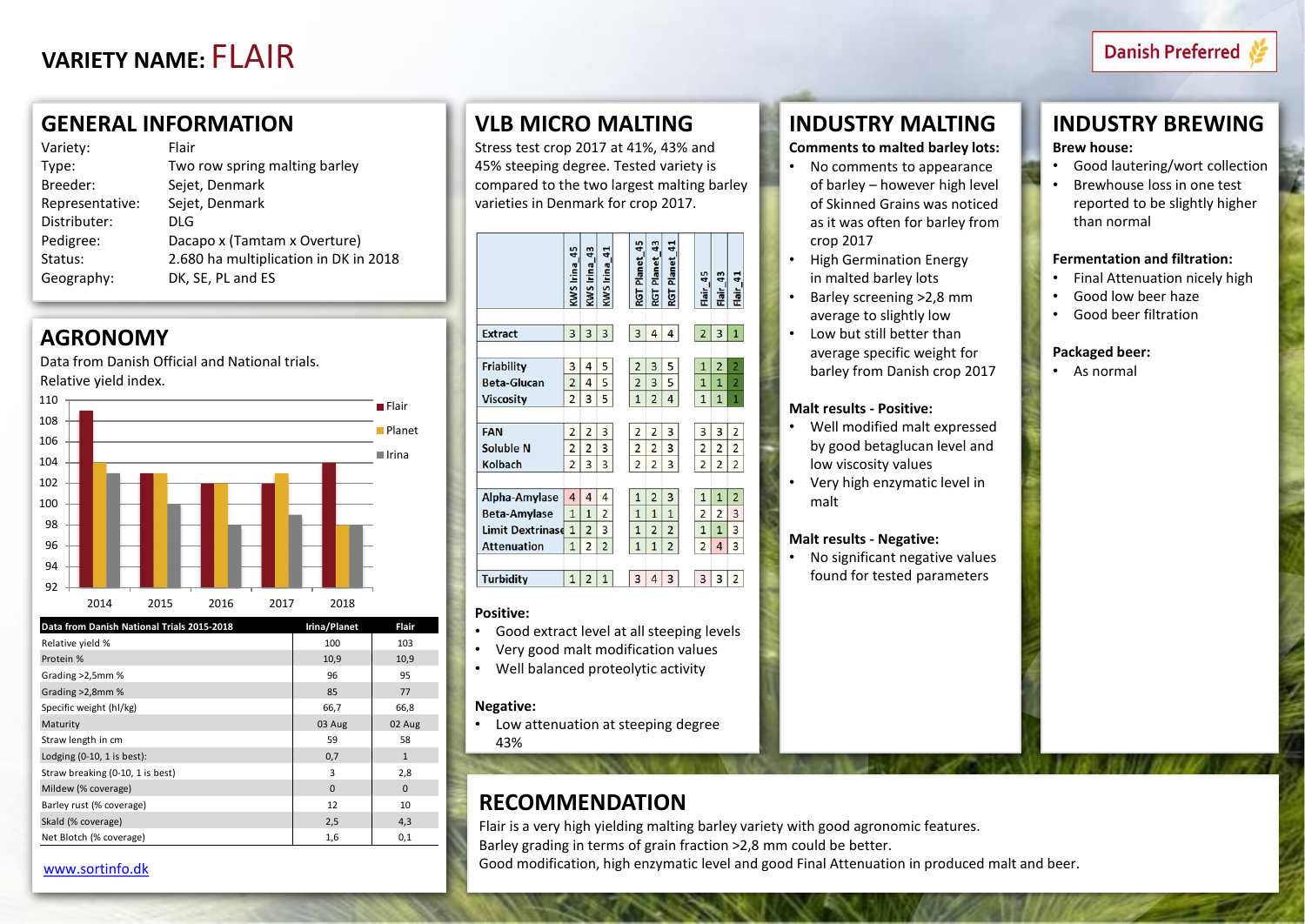# **VARIETY NAME:** LAUREATE

### **GENERAL INFORMATION**

| Variety:        | Laureate, Non GN variety              |
|-----------------|---------------------------------------|
| Type:           | Two row spring malting barley         |
| Breeder:        | Syngenta, Germany                     |
| Representative: | Sejet, Denmark                        |
| Distributer:    | <b>DLG</b>                            |
| Pedigree:       | Sanette x Concerto                    |
| Status:         | 1.152 ha multiplication in DK in 2018 |
| Geography:      | DK, UK, SE, FR, PL, DE, IR and LT     |
|                 |                                       |

## **AGRONOMY**

Data from Danish Official and National trials. Relative yield index.



| Data from Danish National Trials 2014-2018 | Irina/Planet | Laureate    |
|--------------------------------------------|--------------|-------------|
| Relative yield %                           | 101          | 104         |
| Protein %                                  | 10,7         | 10,6        |
| Grading >2,5mm %                           | 97           | 97          |
| Grading >2,8mm %                           | 86           | 89          |
| Specific weight (hl/kg)                    | 66,7         | 66,4        |
| Maturity                                   | 02 Aug       | 02 Aug      |
| Straw length in cm                         | 60           | 61          |
| Lodging $(0-10, 1$ is best):               | 0,6          | 0,7         |
| Straw breaking (0-10, 1 is best)           | 3,1          | 4,1         |
| Mildew (% coverage)                        | $\mathbf{0}$ | $\mathbf 0$ |
| Barley rust (% coverage)                   | 12           | 6           |
| Skald (% coverage)                         | 3,4          | 1,7         |
| Net Blotch (% coverage)                    | 1,3          | 0,04        |

# **VLB MICRO MALTING**

Stress test crop 2017 at 41%, 43% and 45% steeping degree. Tested variety is compared to the two largest malting barley varieties in Denmark for crop 2017.

|                         | 4 <sup>2</sup><br>KWS Irina | KWS Irina_43   | a<br>KWS Irina | Planet_45<br>RGT | Planet_43<br><b>RGT</b> | Planet_41<br>RGT | Laureate <sub>45</sub> | Laureate_43    | Laureate_41    |
|-------------------------|-----------------------------|----------------|----------------|------------------|-------------------------|------------------|------------------------|----------------|----------------|
| <b>Extract</b>          | 3                           | 3              | 3              | 3                | 4                       | $\overline{4}$   | $\overline{1}$         | $\overline{1}$ | 3              |
|                         |                             |                |                |                  |                         |                  |                        |                |                |
| <b>Friability</b>       | 3                           | 4              | 5              | $\overline{2}$   | 3                       | 5                | $\overline{2}$         | 3              | 5              |
| <b>Beta-Glucan</b>      | $\overline{2}$              | 4              | 5              | $\overline{2}$   | 3                       | 5                | $\overline{2}$         | 3              | 5              |
| <b>Viscosity</b>        | $\overline{2}$              | 3              | 5              | $\overline{1}$   | $\overline{2}$          | 4                | $\overline{1}$         | $\overline{2}$ | 3              |
|                         |                             |                |                |                  |                         |                  |                        |                |                |
| <b>FAN</b>              | $\overline{2}$              | $\overline{2}$ | 3              | $\overline{2}$   | $\overline{2}$          | 3                | 3                      | 3              | 3              |
| Soluble N               | $\overline{2}$              | $\overline{2}$ | 3              | $\overline{2}$   | $\overline{2}$          | 3                | $\overline{2}$         | $\overline{2}$ | 3              |
| Kolbach                 | $\overline{\phantom{a}}$    | 3              | 3              | $\overline{2}$   | $\overline{2}$          | 3                | $\overline{2}$         | $\overline{2}$ | 3              |
|                         |                             |                |                |                  |                         |                  |                        |                |                |
| Alpha-Amylase           | $\overline{4}$              | 4              | 4              | $\overline{1}$   | $\overline{2}$          | 3                | $\mathbf{1}$           | $\overline{2}$ | 3              |
| <b>Beta-Amylase</b>     | $\overline{1}$              | $\overline{1}$ | $\overline{2}$ | $\mathbf{1}$     | $\overline{1}$          | $\overline{1}$   | $\overline{2}$         | $\overline{2}$ | $\overline{2}$ |
| <b>Limit Dextrinase</b> | $\overline{1}$              | $\overline{2}$ | 3              | 1                | $\overline{2}$          | $\overline{2}$   | $\overline{2}$         | 3              | 4              |
| <b>Attenuation</b>      | $\overline{1}$              | $\overline{2}$ | $\overline{2}$ | $\overline{1}$   | $\overline{1}$          | $\overline{2}$   | $\overline{1}$         | $\mathbf{1}$   | 5              |
|                         |                             |                |                |                  |                         |                  |                        |                |                |
| <b>Turbidity</b>        | $\mathbf{1}$                | $\overline{2}$ | $\mathbf{1}$   | 3                | 4                       | 3                | $\overline{2}$         | $\overline{2}$ | $\mathbf{1}$   |

#### **Positive:**

- Good extract level at all steeping levels
- Good malt modification values

#### **Negative:**

• Low attenuation at steeping degree 41%

**RECOMMENDATION**

# **INDUSTRY MALTING**

#### **Comments to malted barley lots:**

- No comments to appearance of barley and low level of Skinned Grains compared to general level of crop 2017
- High Germination Energy in all malted barley lots
- Very good screening >2,8 mm
- High Water Sensitivity noticed

#### **Malt results - Positive:**

- Generally high extract levels in all trials
- Very high alpha-amylase activity found in one of the trials and better then average beta amylase levels found generally
- High Attenuation

#### **Malt results - Negative:**

• Below average malt modification expressed by betaglucan level and friability values

## **INDUSTRY BREWING**

#### **Brew house:**

- Very good wort collection reported - Good laureating behavior
- Good extract yield in the brew house reported

#### **Fermentation and filtration:**

• As normal

#### **Packaged beer:**

• As normal

#### [www.sortinfo.dk](http://www.sortinfo.dk/)

#### Laureate is a very high yielding malting barley variety with good agronomic features. Barley grading in terms of grain fraction >2,8 mm is good. Laureate was found to be slightly difficult regarding malt modification. Notice that Laureate is a Non-GN variety! Very high enzymatic level and high Attenuation in produced malt. Good brewery performance found through all trials.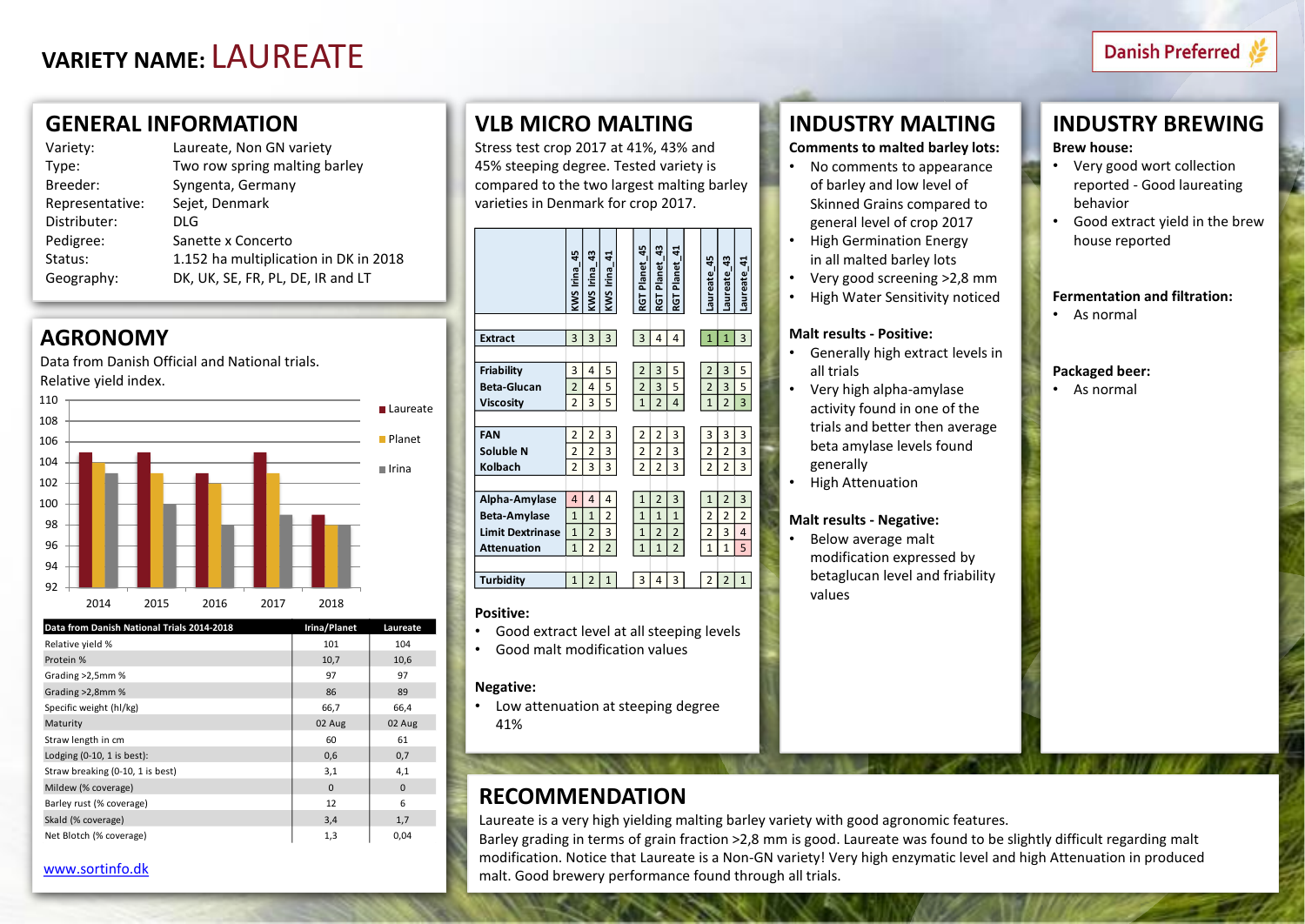# **VARIETY NAME:** ELLINOR

## **GENERAL INFORMATION**

| Variety:        | Ellinor                                    |
|-----------------|--------------------------------------------|
| Type:           | Two row spring malting barley              |
| Breeder:        | Saatzucht Josef Breun, Germany             |
| Representative: | Nordic Seed, Denmark                       |
| Distributer:    | DI A                                       |
| Pedigree:       | (Cocerto x Milford) x Quench               |
| Status:         | 1.485 ha multiplication in DK in 2019      |
| Geography:      | Scandinavia, Baltics, RUS, DE, FR, GB, IT, |
|                 | ES, AT, PL                                 |

## **AGRONOMY**

Data from Danish Official and National trials. Relative yield index.



| Data from Danish National Trials 2016-2019 | Irina/Planet | <b>Ellinor</b> |  |
|--------------------------------------------|--------------|----------------|--|
| Relative yield %                           | 99           | 101            |  |
| Protein %                                  | 11,5         | 11,6           |  |
| Grading >2,5mm %                           | 96           | 96             |  |
| Grading >2,8mm %                           | 85           | 83             |  |
| Specific weight (hl/kg)                    | 66,9         | 67,2           |  |
| Maturity                                   | $02$ -aug    | $02$ -aug      |  |
| Straw length in cm                         | 61           | 66             |  |
| Lodging $(0-10, 1$ is best):               | 0,8          | 1,8            |  |
| Straw breaking (0-10, 1 is best)           | 3,5          | 5,4            |  |
| Mildew (% coverage)                        | $\mathbf{0}$ | $\mathbf 0$    |  |
| Barley rust (% coverage)                   | 13           | $\overline{7}$ |  |
| Skald (% coverage)                         | 1,9          | 2,1            |  |
| Net Blotch (% coverage)                    | 3,3          | 0,9            |  |

## **VLB MICRO MALTING**

Stress test crop 2017 at 41%, 43% and 45% steeping degree. Tested variety is compared to the two largest malting barley varieties in Denmark for crop 2017.

|                         | KWS Irina_45   | 43<br>KWS Irina_ | $\ddot{a}$<br>KWS Irina | Planet_45<br><b>RGT</b> | Planet_43<br>RGT | $\ddot{a}$<br>Planet<br><b>RGT</b> | Ellinor_45     | Ellinor_43     | Ellinor_41     |
|-------------------------|----------------|------------------|-------------------------|-------------------------|------------------|------------------------------------|----------------|----------------|----------------|
|                         |                |                  |                         |                         |                  |                                    |                |                |                |
| <b>Extract</b>          | 3              | 3                | 3                       | 3                       | 4                | 4                                  | $\overline{2}$ | 4              | 5              |
|                         |                |                  |                         |                         |                  |                                    |                |                |                |
| <b>Friability</b>       | 3              | 4                | 5                       | $\overline{2}$          | 3                | 5                                  | $\overline{2}$ | 3              | 5              |
| <b>Beta-Glucan</b>      | $\overline{2}$ | 4                | 5                       | $\overline{2}$          | 3                | 5                                  | $\overline{2}$ | 3              | $\overline{4}$ |
| <b>Viscosity</b>        | $\overline{2}$ | 3                | 5                       | $\overline{1}$          | $\overline{2}$   | 4                                  | $\overline{2}$ | $\overline{2}$ | 4              |
|                         |                |                  |                         |                         |                  |                                    |                |                |                |
| <b>FAN</b>              | $\overline{2}$ | $\overline{2}$   | 3                       | $\overline{2}$          | $\overline{2}$   | 3                                  | $\overline{2}$ | $\overline{2}$ | 3              |
| Soluble N               | $\overline{2}$ | $\overline{2}$   | 3                       | $\overline{2}$          | $\overline{2}$   | 3                                  | $\overline{2}$ | $\overline{2}$ | 3              |
| <b>Kolbach</b>          | $\overline{2}$ | 3                | 3                       | $\overline{2}$          | $\overline{2}$   | 3                                  | $\overline{2}$ | $\overline{2}$ | 3              |
|                         |                |                  |                         |                         |                  |                                    |                |                |                |
| Alpha-Amylase           | $\overline{4}$ | $\overline{4}$   | $\overline{4}$          | $\overline{1}$          | $\overline{2}$   | 3                                  | $\mathbf{1}$   | 3              | 3              |
| <b>Beta-Amylase</b>     | $\mathbf{1}$   | $\mathbf{1}$     | $\overline{2}$          | $\mathbf{1}$            | $\overline{1}$   | $\mathbf{1}$                       | 3              | 3              | 3              |
| <b>Limit Dextrinase</b> | $\overline{1}$ | $\overline{2}$   | 3                       | $\overline{1}$          | $\overline{2}$   | $\overline{2}$                     | 3              | 4              | 5              |
| <b>Attenuation</b>      | $\overline{1}$ | $\overline{2}$   | $\overline{2}$          | $\overline{1}$          | $\overline{1}$   | $\overline{2}$                     | 3              | 3              | 5              |
|                         |                |                  |                         |                         |                  |                                    |                |                |                |
| <b>Turbidity</b>        | 1              | $\overline{2}$   | $\overline{1}$          | 3                       | 4                | 3                                  | 1              | $\overline{2}$ | $\overline{1}$ |

#### **Positive:**

- High extract level at 45% steeping degree
- Good malt modification values
- Well balanced proteolytic activity
- Low wort Turbidity

#### **Negative:**

• Poor scores for Beta-Amylase, Limit Dextrinase and Attenuation!

## **RECOMMENDATION**

## **INDUSTRY MALTING**

#### **Comments to malted barley lots:**

- Healthy barley lots with nice colour reported
- Very good Germination Energy in malted barley lots
- Screening >2,8 mm could be better
- As seen in general for crop 2018 level of Skinned Grains is low

#### **Malt results - Positive:**

- Nice low betaglucan values were found
- High Alpha-Amylase activity
- Good friability values in malted lot with low protein level

#### **Malt results - Negative:**

- Final attenuation was found to be average to low in two of the three malt batches
- Average/low Beta-Amylase activity found

## **INDUSTRY BREWING**

#### **Brew house:**

- Good wort collection/lautering performance reported
- Normal to good extract yield in the brewhouse

#### **Fermentation and filtration:**

- Normal / good fermentation and beer filtration reported
- One result on experienced low fermentability was commented as "not malt related"

#### **Packaged beer:**

• As normal

#### [www.sortinfo.dk](http://www.sortinfo.dk/)

# Ellinor is an average to high yielding malting barley variety where the agronomic feature straw breaking need to be

observed.

Ellinor produces malt of average to good quality. Slightly low final attenuation level found in one of the three produced malts. Generally good performance in full-scale brewery tests.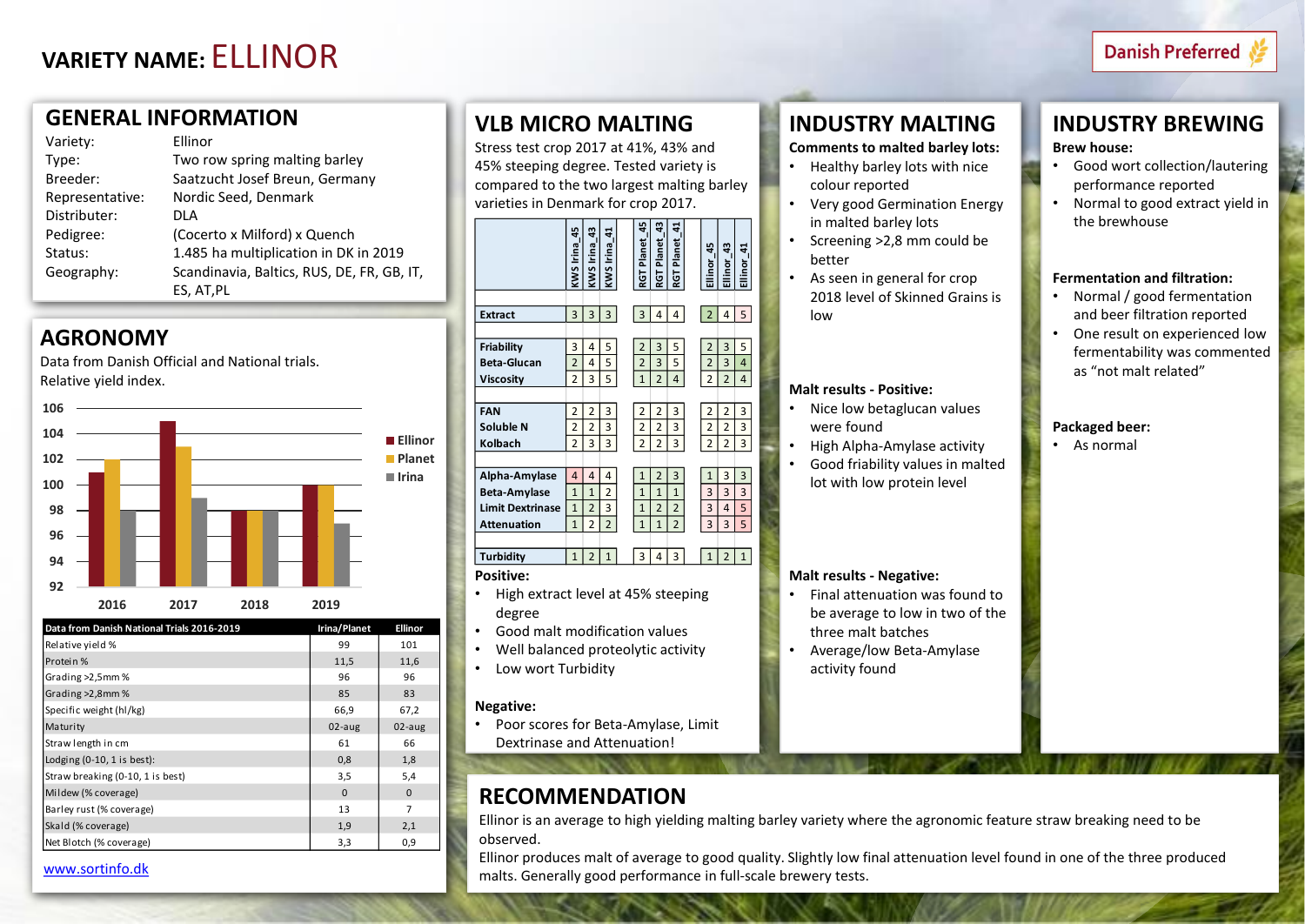# **VARIETY NAME:** FOCUS

### **GENERAL INFORMATION**

# Variety: Focus Distributer: Hornsyld

Type: Two row spring malting barley Breeder: Secobra Recherches S.A., FR Representative: Nielsen & Smith, DK Pedigree: Graze x Zeppelin Status: 525 ha multiplication in DK in 2021 Geography: DK, FI, FR, CZ, GB, UA

## **AGRONOMY**

Data from Danish Official and National trials. Relative yield index.



| Data from Danish National Trials 2018-2021 | Irina/Planet | <b>Focus</b> |
|--------------------------------------------|--------------|--------------|
| Relative yield %                           | 99           | 101          |
| Protein %                                  | 11,1         | 11,3         |
| Grading >2,5mm %                           | 97           | 97           |
| Grading >2,8mm %                           | 85           | 83           |
| Specific weight (hl/kg)                    | 68,3         | 70,3         |
| Maturity                                   | $27$ -jul    | $26$ -jul    |
| Straw length (cm)                          | 67           | 69           |
| Lodging (0-10, 0 is best)                  | 0,1          | 1,3          |
| Mildew (% coverage)                        | $\mathbf 0$  | 0,9          |
| Barley rust (% coverage)                   | 11,3         | 4,4          |
| Skald (% coverage)                         | 3,9          | 0,7          |
| Net blotch (% coverage)                    | 8,4          | 0,3          |

**VLB MICRO MALTING** 

Stress test crop 2018 at 41%, 43% and 45% steeping degree. Tested variety is compared to the two largest malting barley varieties in Denmark for crop 2018.

|                         | KWS Irina_45             | KWS Irina_43   | KWS Irina_41   | RGT Planet_45            | RGT Planet_43           | RGT Planet_41            | Focus_45       | Focus $-43$             | Focus $-41$    |
|-------------------------|--------------------------|----------------|----------------|--------------------------|-------------------------|--------------------------|----------------|-------------------------|----------------|
| <b>Extract</b>          | 4                        | 4              | $\overline{4}$ | $\overline{4}$           | $\overline{4}$          | $\overline{4}$           | $\overline{2}$ | $\overline{a}$          | $\overline{a}$ |
| Friability              | 4                        | 4              | 5              | $\overline{3}$           | $\overline{\mathbf{A}}$ | 5                        | $\overline{2}$ | $\overline{\mathbf{3}}$ | $\overline{3}$ |
| <b>Beta-Glucan</b>      | 4                        | 5              | 5              | $\overline{2}$           | 4                       | $\overline{4}$           | $\overline{1}$ | 1                       | $\overline{2}$ |
| <b>Viscosity</b>        | 3                        | $\overline{a}$ | 5              | $\overline{\phantom{a}}$ | $\overline{a}$          | $\overline{4}$           | $\overline{1}$ | 1                       | $\mathbf{1}$   |
|                         |                          |                |                |                          |                         |                          |                |                         |                |
| FAN, diff. *            | 3                        | 5              | 8              | $-2$                     | $-3$                    | $\mathbf{1}$             | 3              | $\Omega$                | $-2$           |
| Soluble N, diff.*       | 20                       | 25             | 45             | 5                        | 5                       | 30                       | 40             | 15                      | 5              |
| Kolback, diff.*         | $\mathbf{1}$             | $\mathbf{1}$   | $\overline{2}$ | $-1$                     | $\Omega$                | $\overline{\phantom{a}}$ | $\Omega$       | $-1$                    | $-1$           |
|                         |                          |                |                |                          |                         |                          |                |                         |                |
| Alpha-Amylase           | 5                        | 5              | $\overline{a}$ | $\overline{1}$           | $\overline{1}$          | $\overline{3}$           | $\overline{2}$ | $\overline{a}$          | $\overline{2}$ |
| <b>Beta-Amylase</b>     | $\mathbf{1}$             | $\overline{1}$ | $\overline{1}$ | $\overline{\phantom{a}}$ | $\mathbf{1}$            | $\overline{2}$           | 5              | 5                       | 5              |
| <b>Limit Dextrinase</b> | $\Omega$                 | 0              | $\Omega$       | $\Omega$                 | $\Omega$                | 0                        | 0              | $\Omega$                | $\mathbf 0$    |
| <b>Attenuation</b>      | $\overline{\phantom{a}}$ | $\overline{a}$ | 3              | $\overline{2}$           | $\overline{a}$          | 4                        | 5              | 5                       | 5              |
| Turbidity               | $\mathbf{1}$             | $\overline{1}$ | $\mathbf 1$    | 4                        | $\overline{4}$          | 5                        | $\overline{2}$ | $\mathbf{1}$            | $\mathbf{1}$   |
| Index $**$              | 19                       | 23             | 22             | 19                       | 25                      | 27                       | 20             | 19                      | 19             |
| Index mean ***          |                          | 41             |                |                          | 45                      |                          |                | 39                      |                |

#### **Positive:**

- Good extract level at all steeping degrees.
- Very good malt modification
- Low Turbidity/Haze values

#### **Negative:**

- Very low Beta Amylase Activity
- Noticeable low attenuation!

# **INDUSTRY MALTING**

#### **Comments to malted barley lots:**

- Low levels of skinned grains in malted barley lots
- Good Germination Energy
- Good screening >2,8 mm

#### **Malt results - Positive:**

- Very high extract in all malted lots
- Well modified malt with low Beta-glucan levels

#### **Malt results - Negative:**

- Average/low Diastatic Power
- Low Beta Amylase activity as seen also for the stress test
- Low Attenuation seen in one of the trials

## **INDUSTRY BREWING**

#### **Brew house:**

• Normal to good brewhouse yield

#### **Fermentation and filtration:**

- Significantly lower RDF generally seen!
- Normal beer filtration

#### **Packaged beer:**

• As normal

## **RECOMMENDATION**

Focus is an average yielding malting barley variety with good agronomic features and good disease resistance. Malted barley lots of average quality. Focus produces an average malt with good malt modification and a high extract. Malt produced from Focus was found to have a significantly low Beta Amylase level and a noticeable low attenuation.

[www.sortinfo.dk](http://www.sortinfo.dk/)